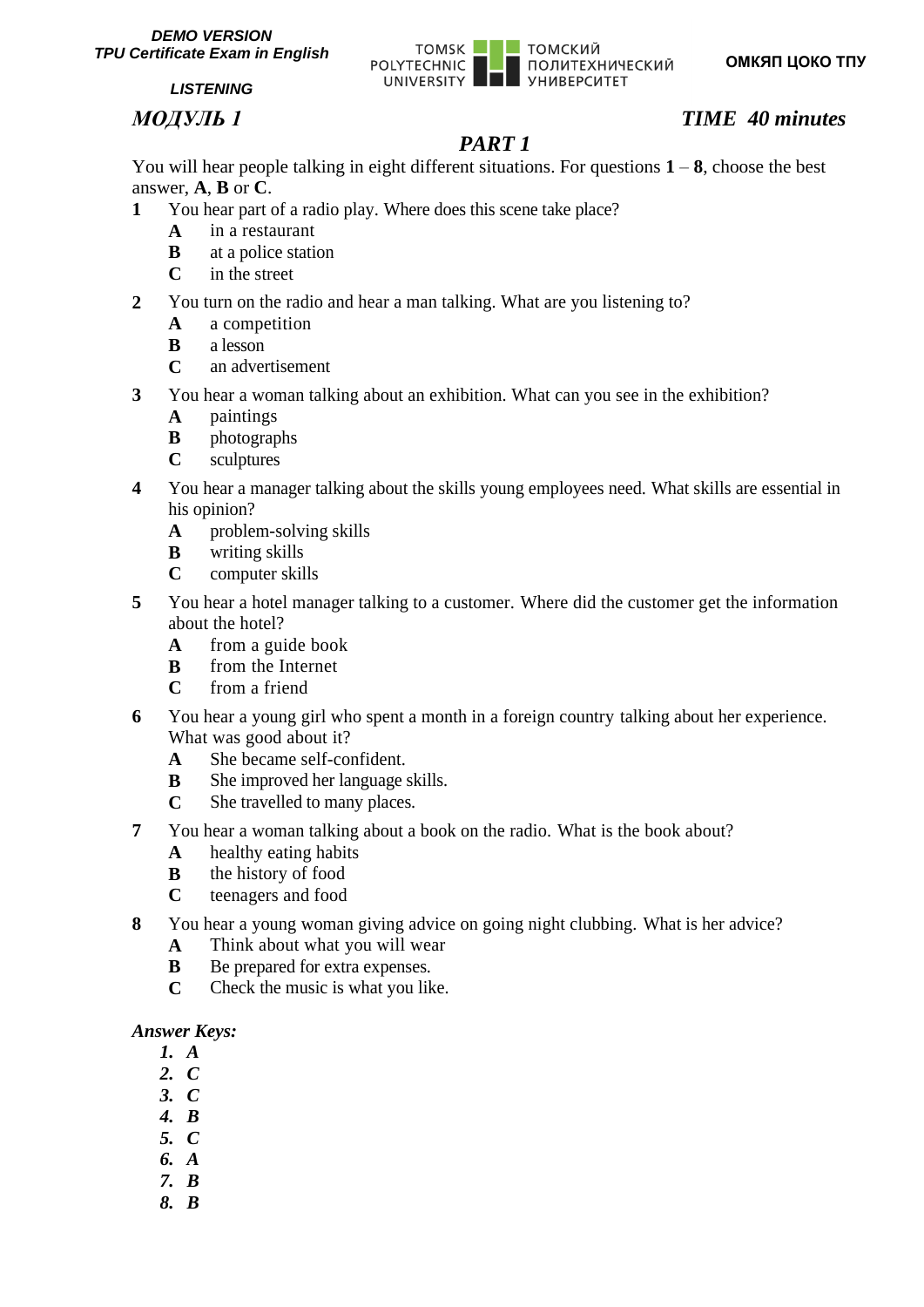

# *PART 2*

You will hear part of a conversation between a university professor and a student. For questions **1** – **10**, complete the notes which summarise what the speakers say.

| Darren's father thought that dancing classes would enable him to |  | $(1)$ well. |
|------------------------------------------------------------------|--|-------------|
|                                                                  |  |             |

The idea of dancing classes came from a \_\_\_\_\_\_\_\_\_\_\_\_\_\_\_\_\_\_ (2) who lived nearby.

Darren was successful as a dancer in both local and national \_\_\_\_\_\_\_\_\_\_\_\_\_\_\_\_ (**3**).

In London, Darren found it difficult to \_\_\_\_\_\_\_\_\_\_\_\_\_\_\_\_ (**4**) at the College of Dance.

Darren worked in the college \_\_\_\_\_\_\_\_\_\_\_\_\_\_\_\_\_ (5) to pay for his classes.

As Darren lived outside London, he spent as long as **(6)** each day travelling.

Darren describes Lily Partridge as a  $(7)$  teacher.

Darren thinks that Lily liked him because they often had  $(8)$ .

Darren first became famous dancing in a ballet called  $(9)$ .

Darren is now well-known as a dancer who likes to perform \_\_\_\_\_\_\_\_\_\_\_\_\_\_\_ (**10**).

- *1. play football*
- *2. ballet teacher*
- *3. competitions*
- *4. make friends / fit in*
- *5. kitchen(s)*
- *6. 2.5 hours / two hours and a half*
- *7. brilliant*
- *8. arguments*
- *9. The Circus*
- *10. in silence / without music*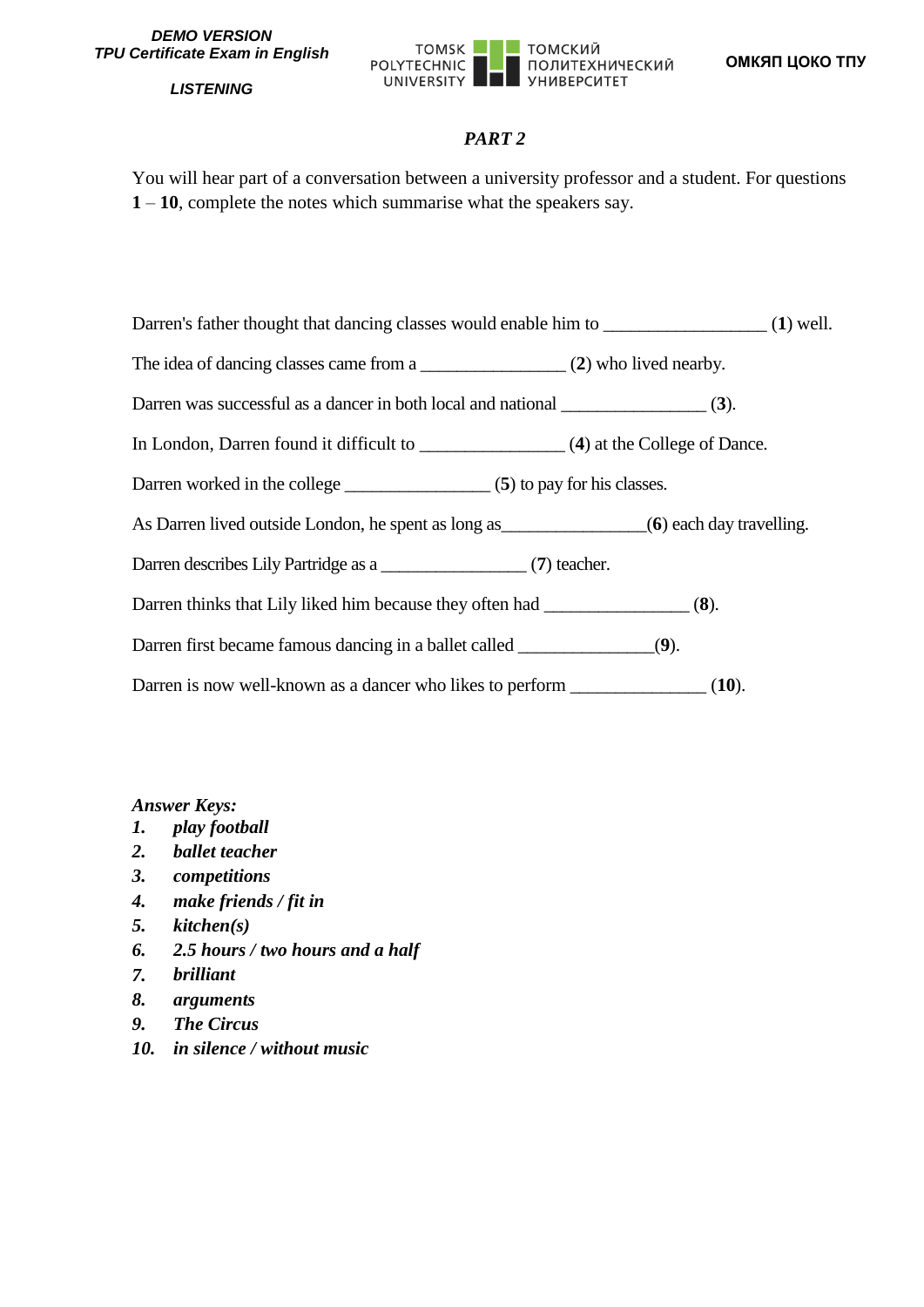

# *PART 3*

You will hear five young swimmers talking about what's happened to them in the past year. For questions  $1 - 5$ , choose from the statements  $(A-F)$  which statement applies to which speaker. There is one extra letter you do not **need to use.**

**Speaker 1 \_\_\_\_\_\_\_\_\_ Speaker 2 \_\_\_\_\_\_\_\_\_ Speaker 3 \_\_\_\_\_\_\_\_\_ Speaker 4 \_\_\_\_\_\_\_\_\_ Speaker 5 \_\_\_\_\_\_\_\_\_ A.** I took a break from swimming. **B.** I gave up my studies to swim. **C.** I went on a swimming tour abroad. **D.** I swam for my college team. **E.** I had a physical problem. **F.** I was a winner of competitions.

- *1. E*
- *2. C*
- *3. D*
- *4. A*
- *5. F*